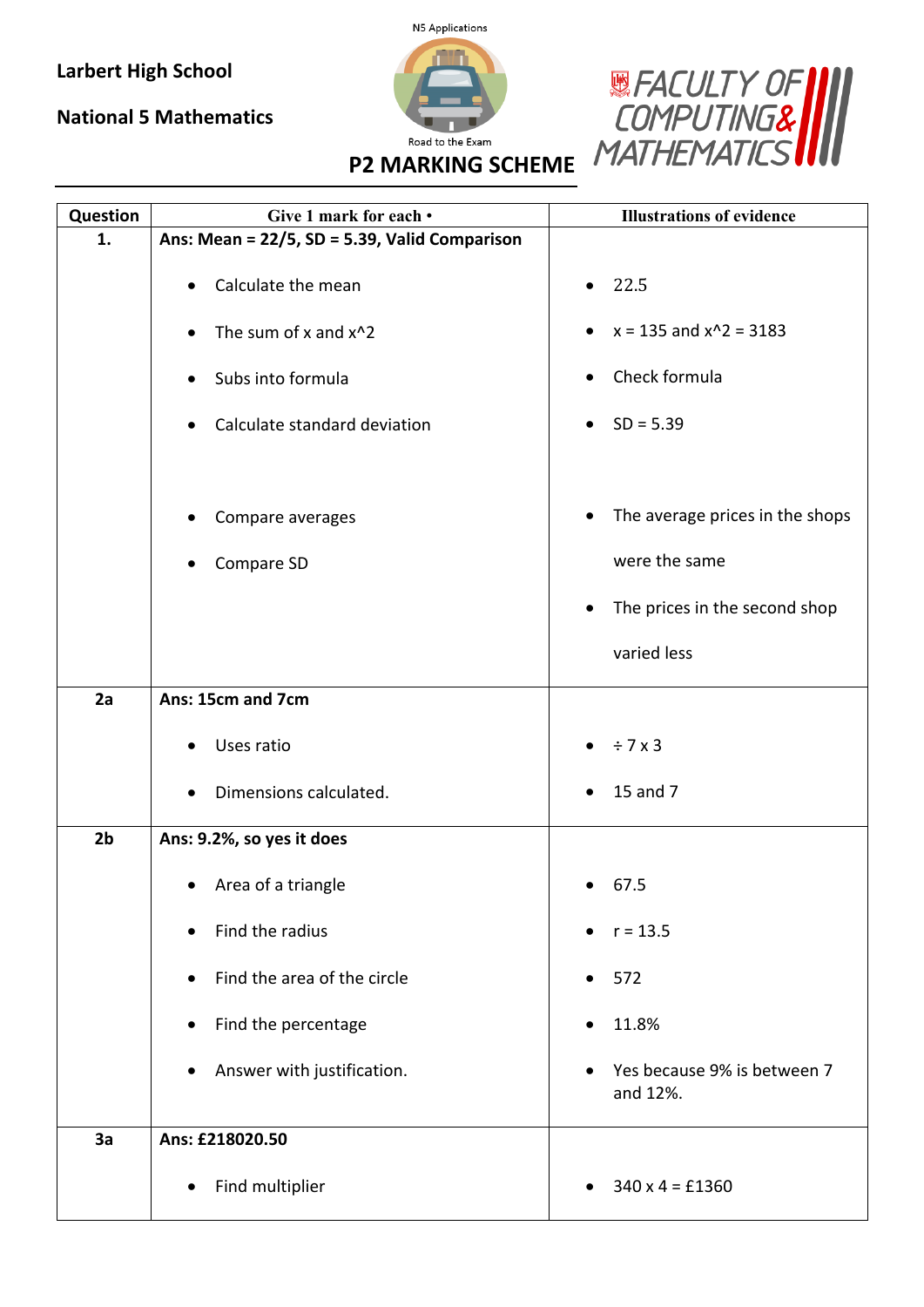|                | State multiplication<br>$\bullet$              | 250000 x 0.97 <sup>2</sup>                                   |
|----------------|------------------------------------------------|--------------------------------------------------------------|
|                | Calculate after 2 years<br>$\bullet$           | 235225                                                       |
|                | State new multiplication                       | 235225 x 0.975 <sup>3</sup>                                  |
|                | State final value<br>$\bullet$                 | £218020.50                                                   |
| 3 <sub>b</sub> | <b>Ans: 8%</b>                                 |                                                              |
|                | Find loss<br>$\bullet$                         | $£250000 - 230000 = 20000$                                   |
|                | Calculate percentage<br>$\bullet$              | $20000/250000 \times 100 = 8\%$                              |
| 4a             | Ans: £4306.80                                  |                                                              |
|                |                                                |                                                              |
|                | Calculate the 2%                               | $2\%$ of 9420 = £188.40                                      |
|                | Calculate the 12%                              | 12% of 42380 = 4118.40                                       |
|                | Add together                                   | 4306.8                                                       |
| 4b.            | Ans: £3111.06                                  |                                                              |
|                | Find 5% of their wage<br>$\bullet$             | 2590                                                         |
|                | Find total monthly deductions<br>$\bullet$     | $(2590 + 7570.5 + 4306.8) \div 12 =$<br>$\bullet$<br>1205.61 |
|                | Calculate the take home pay                    | $51800 \div 12 - 1205.61 = 3111.06$                          |
|                |                                                |                                                              |
| <b>5a.</b>     | Ans: 480000cm3                                 |                                                              |
|                | Substitute into formula<br>$\bullet$           | 60 x 20 x 40<br>$\bullet$                                    |
|                | Calculate volume                               | 48000cm3                                                     |
| 5b.            | Ans: 7.96cm                                    |                                                              |
|                | Calculate the volume of one cylinder           | $480000 \div 120 = 400$                                      |
|                | Substitute into formula                        | $400 = \pi \times 4^2 \times h$                              |
|                | Find height of cylinder<br>$\bullet$           | $h = 7.96cm$                                                 |
| 6.             | Ans: $P = 29/35$                               |                                                              |
|                | Calculate the total probabilities<br>$\bullet$ | $5 x 7 = 35$                                                 |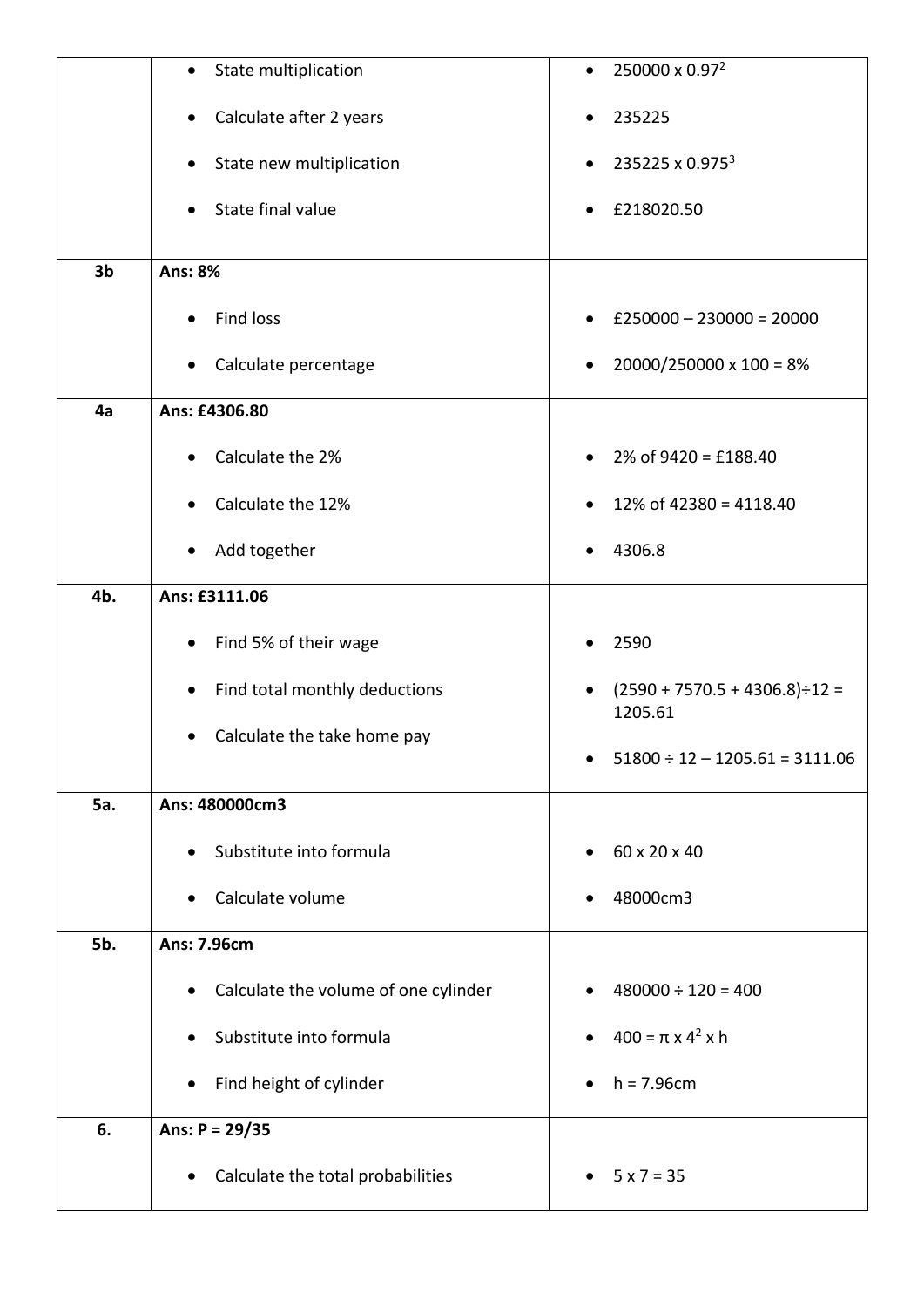|     | Calculate probability that wins<br>$\bullet$    | 6/35<br>$\bullet$                     |
|-----|-------------------------------------------------|---------------------------------------|
|     | Calculate probability that doesn't wins<br>٠    | $\bullet$ 29/35                       |
| 7.  | <b>Ans: 137.5 miles</b>                         |                                       |
|     | Plot 3 points<br>$\bullet$                      | 3 correct.<br>$\bullet$               |
|     | Final 3 points                                  | Final 3 correct.<br>٠                 |
|     | Line of best fit<br>$\bullet$                   | appropriate line drawn.<br>$\bullet$  |
|     | Use line to predict<br>٠                        | Approx 36±4mph<br>$\bullet$           |
|     | Predict speed using line                        | 110 approx                            |
|     | calculate time                                  | $t = 1.25$<br>$\bullet$               |
|     | use formula                                     | 100 x 1.25                            |
|     | calculate distance                              | $D = 137.5$ miles<br>$\bullet$        |
| 8a. | Ans: £1334                                      |                                       |
|     | Find 12% of 1200<br>$\bullet$                   | 144                                   |
|     | Add up wages<br>$\bullet$                       | 1344                                  |
| 8b. | Ans: £958.08                                    |                                       |
|     | <b>Find 18%</b><br>$\bullet$                    | 241.92<br>$\bullet$                   |
|     | Take away from total<br>$\bullet$               | 958.08                                |
| 8c. | Ans: £276.08                                    |                                       |
|     | Calculate total deductions                      | £682<br>$\bullet$                     |
|     | 958.08 - 682<br>$\bullet$                       | $958.08 - 682 = 276.08$<br>$\bullet$  |
| 8d. | <b>Ans: Family Pass £70</b>                     |                                       |
|     | Calculate how much he saves a week<br>$\bullet$ | $276.08 \div 2 = 138.04$<br>$\bullet$ |
|     |                                                 |                                       |